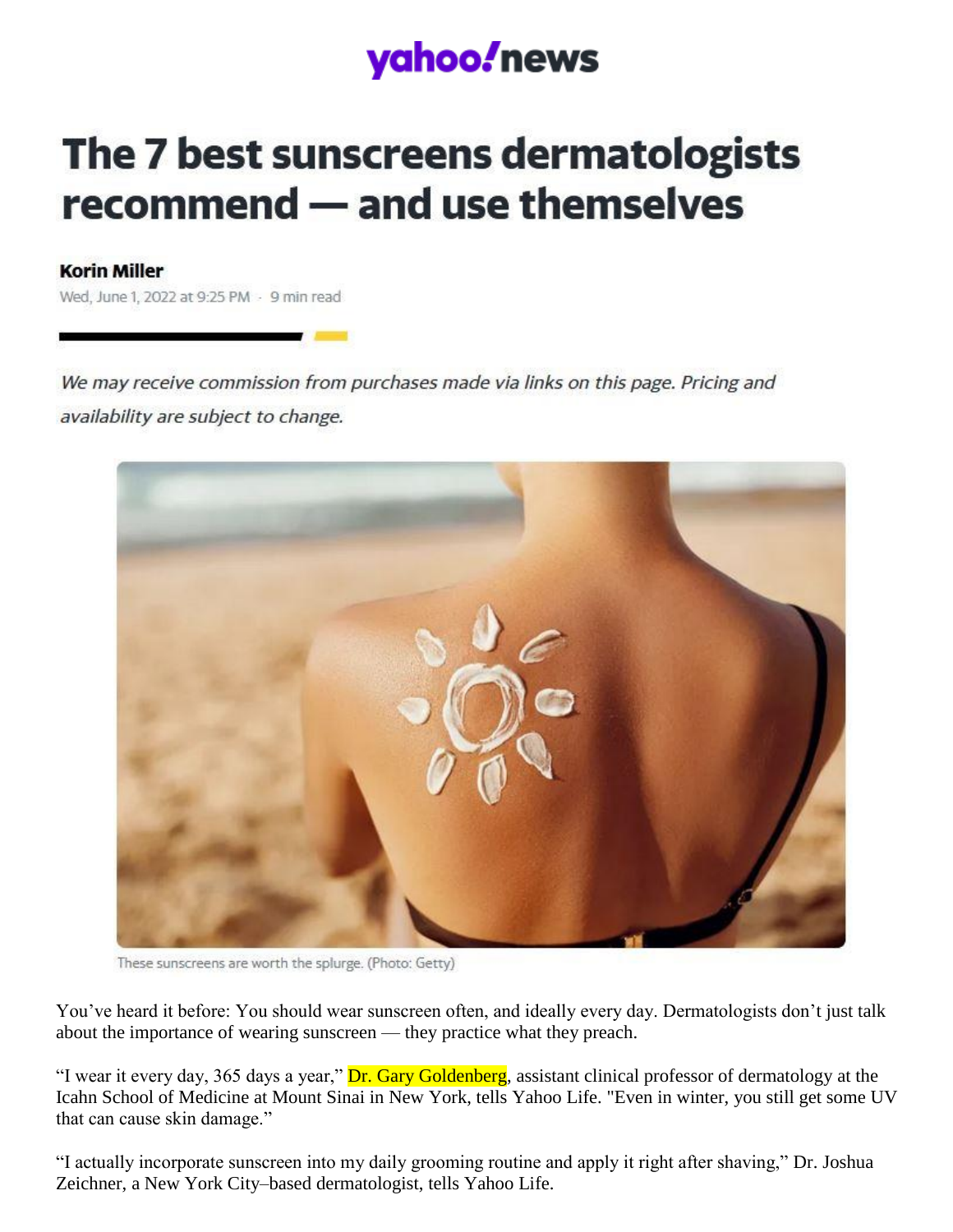### **Dermatologists' Top Three Picks:**

It's sunscreen season and, while you used to just grab a bottle at your local store in the past, it's understandable if you'd rather not cruise the aisles these days. You're not alone. Plenty of people are buying sunscreen online, and several of the best sunscreen brands are now on the bestseller lists at Amazon and Walmart.

In general, it's a good idea to look for a sunscreen that's at least SPF 30 or higher and has the words "broad spectrum" on the label, dermatologist Dr. Cynthia Bailey, founder of Dr. Bailey Skin Care, tells Yahoo Life. "Broad spectrum" means it will protect you against both UVA rays, which cause premature aging and the development of skin cancers, and UVB rays, which cause sunburn, Zeichner says. Other than that, a lot boils down to personal preference. "Whether it's a lotion or gel, stick or spray, the best sunscreen is ultimately the one you are actually using on your skin," Zeichner says.

Can't find your usual or want to try something new? These are the best sunscreens that dermatologists recommend — and actually use themselves. There's something in the mix for every skin type, whether you have sensitive skin, dry skin, oily skin or something in between.

"This sunscreen has been clinically tested and shown to give better sunburn protection compared to sunscreens with lower SPFs," Zeichner says. Neutrogena's Ultra Sheer Dry-Touch Sunscreen is lightweight, fast-absorbing and has a non-greasy, matte finish. Zeichner particularly likes its high SPF. "In the real world, consumers do not apply as much sunscreen as they should, so the level of protection gets diluted out," he explains. "Starting with a higher SPF to begin with acts like an insurance policy to give you the best level of protection possible."

EltaMD is known for its quality sunscreen, and Goldenberg is a fan. "This product is non-comedogenic, offers broad spectrum UV protection and does not leave your face feeling greasy," he says. EltaMD's UV Sport is mineral-based and water-resistant, so it won't drip into your eyes when you sweat.

The name may be a mouthful, but Goldenberg swears by this mineral sunscreen. He particularly recommends it for patients who have known sun damage. Isdin's Eryfotona Actinica is lightweight, won't leave your skin feeling greasy, and has broad spectrum UVA/UVB protection. It also has DNA repairsomes and vitamin E to help fight UVA-induced skin damage.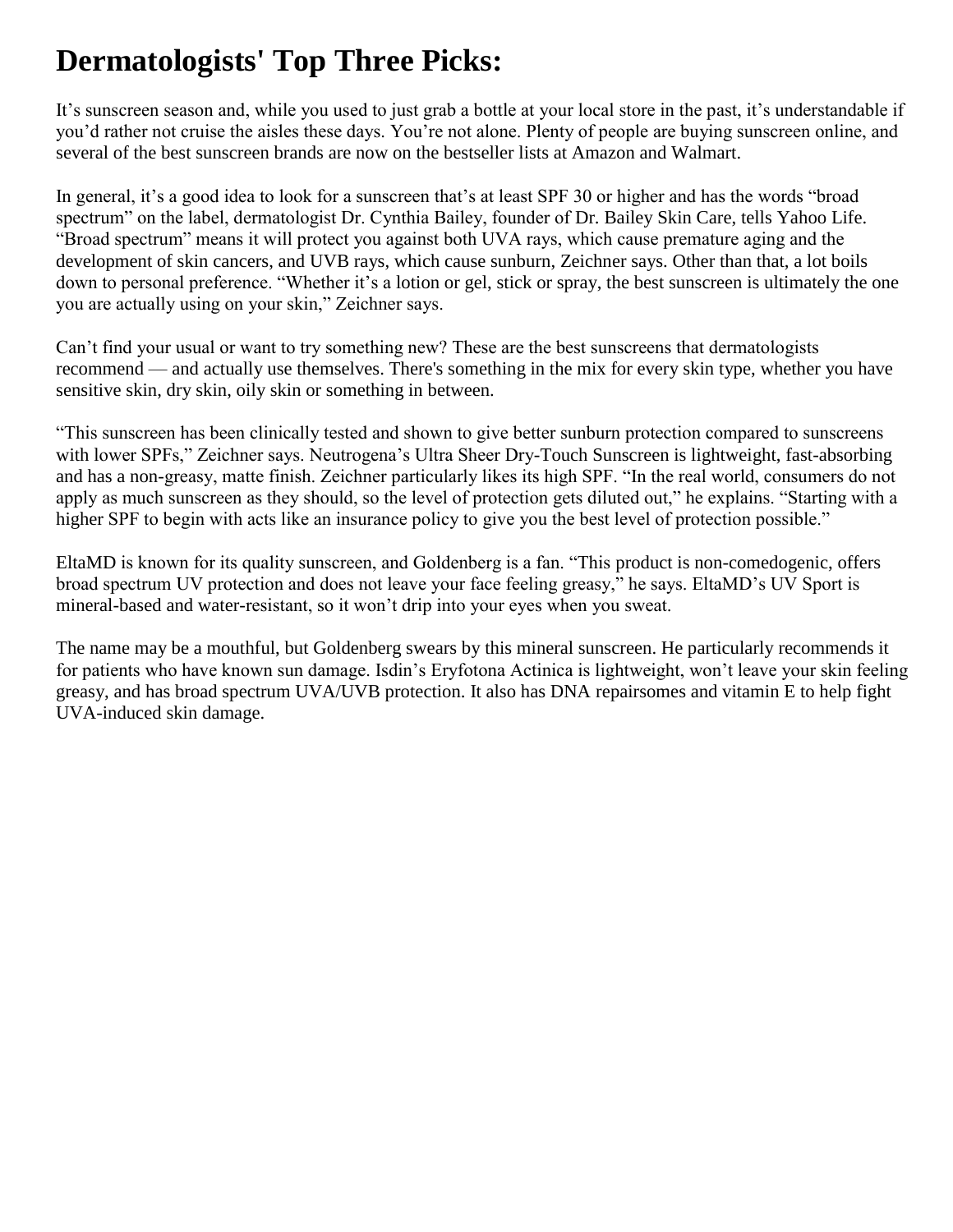#### **Vanicream Lip Protectant/Sunscreen**



While Bailey relies heavily on her own sunscreen line for daily use, she uses this sunscreen for lips. Vanicream's lip protectant is SPF 30, and goes on like a lip balm. It's water resistant for up to 80 minutes, and is free of chemical sunscreens, dyes, fragrance, masking fragrance, lanolin, parabens, formaldehyde, flavoring, oil and gluten, so the odds of having an allergic reaction to it are low. "It also fights lip chapping," Bailey says.

\$6 at Amazon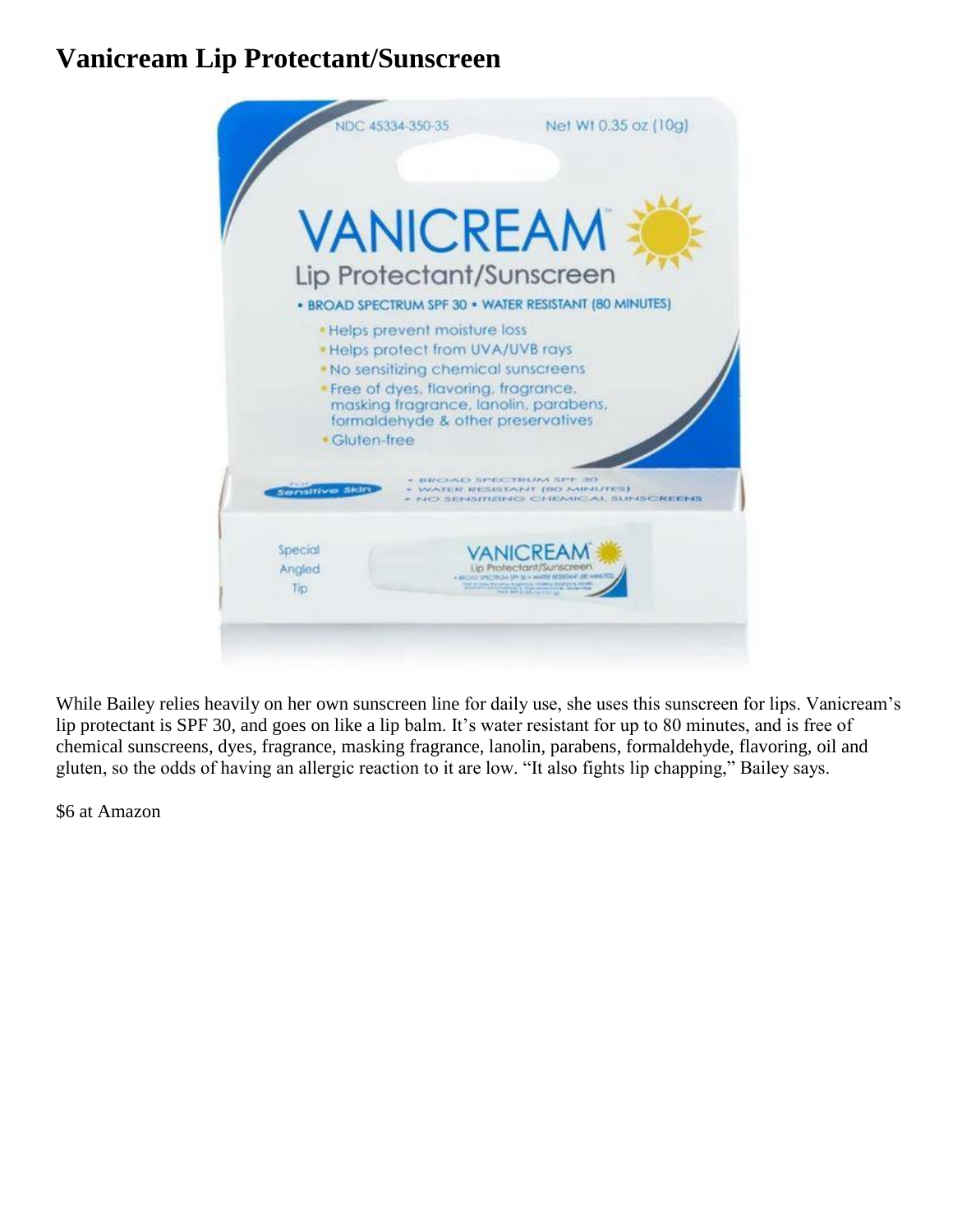#### **Coola Organic Classic Daily Face Sunscreen Lotion, SPF 50**



Bailey calls Coola's organic face sunscreen "a nice zinc oxide product." This unscented sunscreen doubles as a lotion, so you can moisturize and protect in one go. It's easy to wear under makeup and is water- and sweatresistant for up to 80 minutes. A nice feature: Coola's sunscreen is reef-friendly, so you don't need to worry about harming ocean life when you go for a swim.

\$32 at Amazon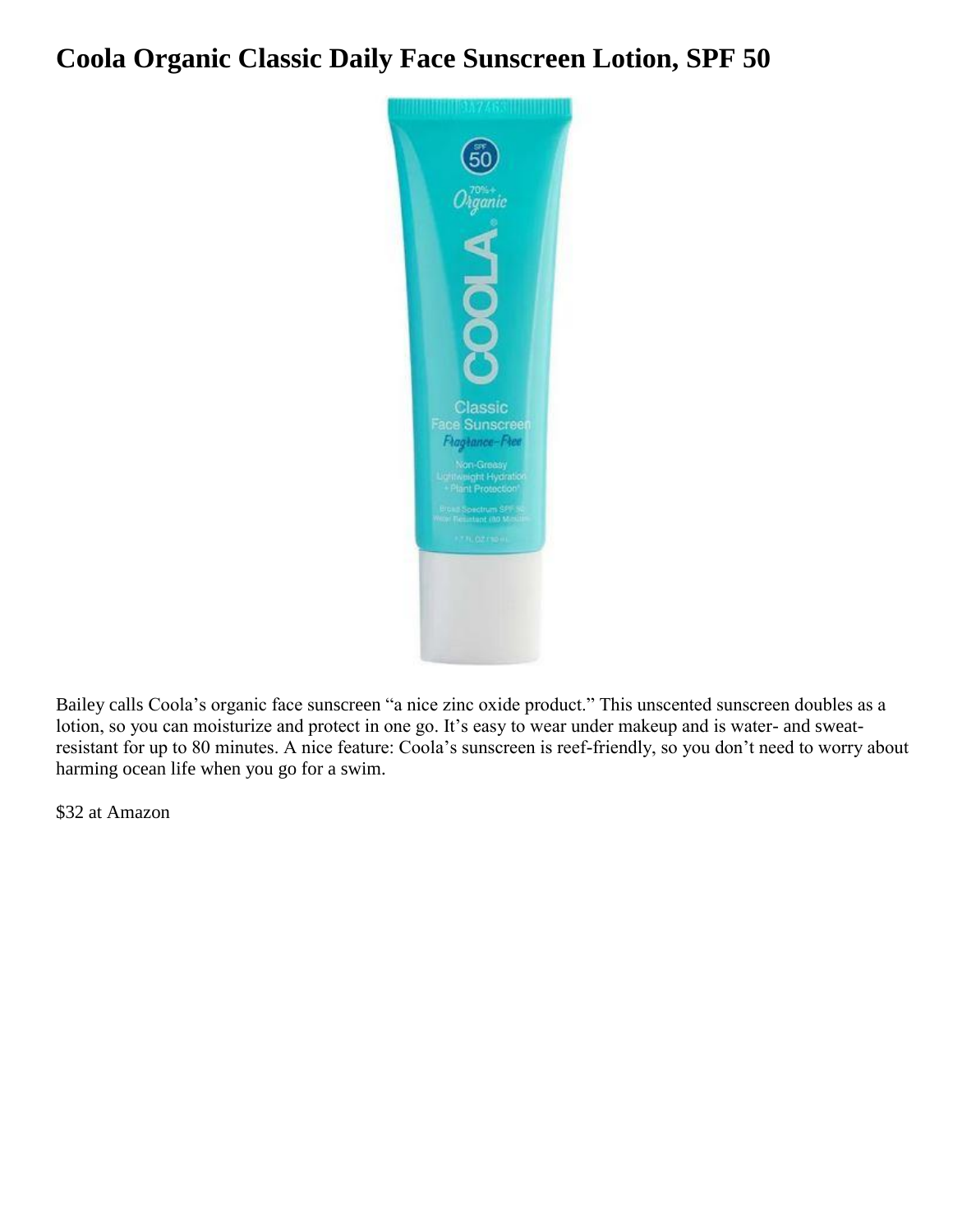#### **Aveeno Protect + Hydrate Sunscreen SPF 70**



Zeichner likes Aveeno's Protect + Hydrate sunscreen for a few reasons. "Besides offering broad-spectrum sun protection, it delivers a little oatmeal to repair and hydrate the outer skin layer," he says. "We know that UV light can disrupt the outer skin layer, leading to dryness and irritation." The sunscreen is fast-absorbing, oil-free and non-comedogenic, so it won't clog your pores. It's also water resistant for up to 80 minutes.

\$9 \$11 at Amazon

#### **DERMA-E Sun Defense Mineral Oil-Free Face Sunscreen**